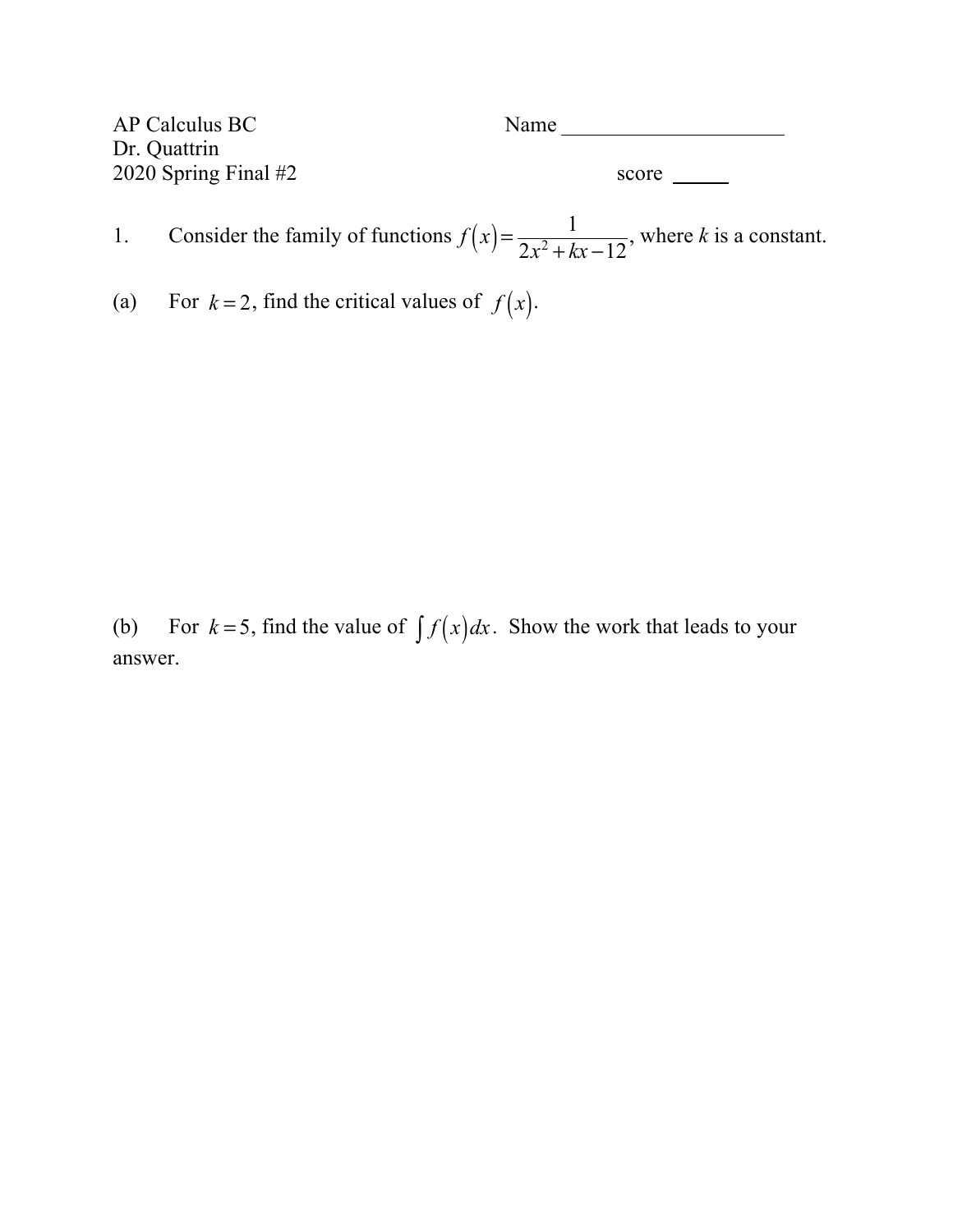(c) For  $k=0$ , find the value of  $\int_{0}^{\infty} f(x)dx$  or show that it diverges. Show the work that leads to your answer.  $k = 0$ , find the value of  $\int_1^{\infty} f(x) dx$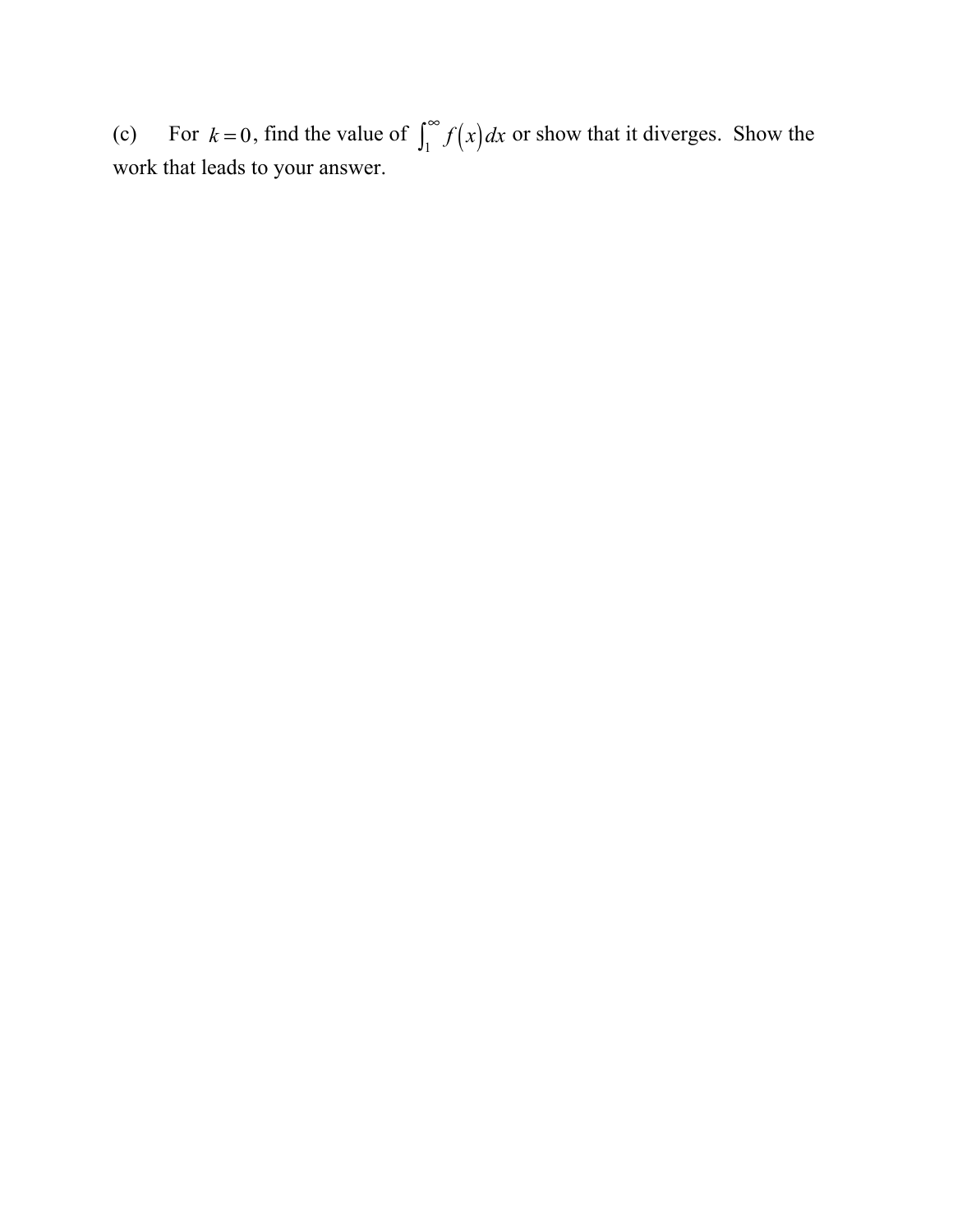2. A particle is moving along the *x*-axis so that its velocity  $v(t)$  is given by the continuous function whose graph at time  $t \in [0, 12]$  is shown below.



The graph is comprised of two line segments and two semicircles.

a) At what time(s), if any, does the particle switch directions? Justify your answers

b) Find the average rate of change of the particle's velocity on  $t \in [0, 12]$ . Does the Mean Value Theorem guarantee a time where the particle's acceleration equals this average rate of change? Explain.